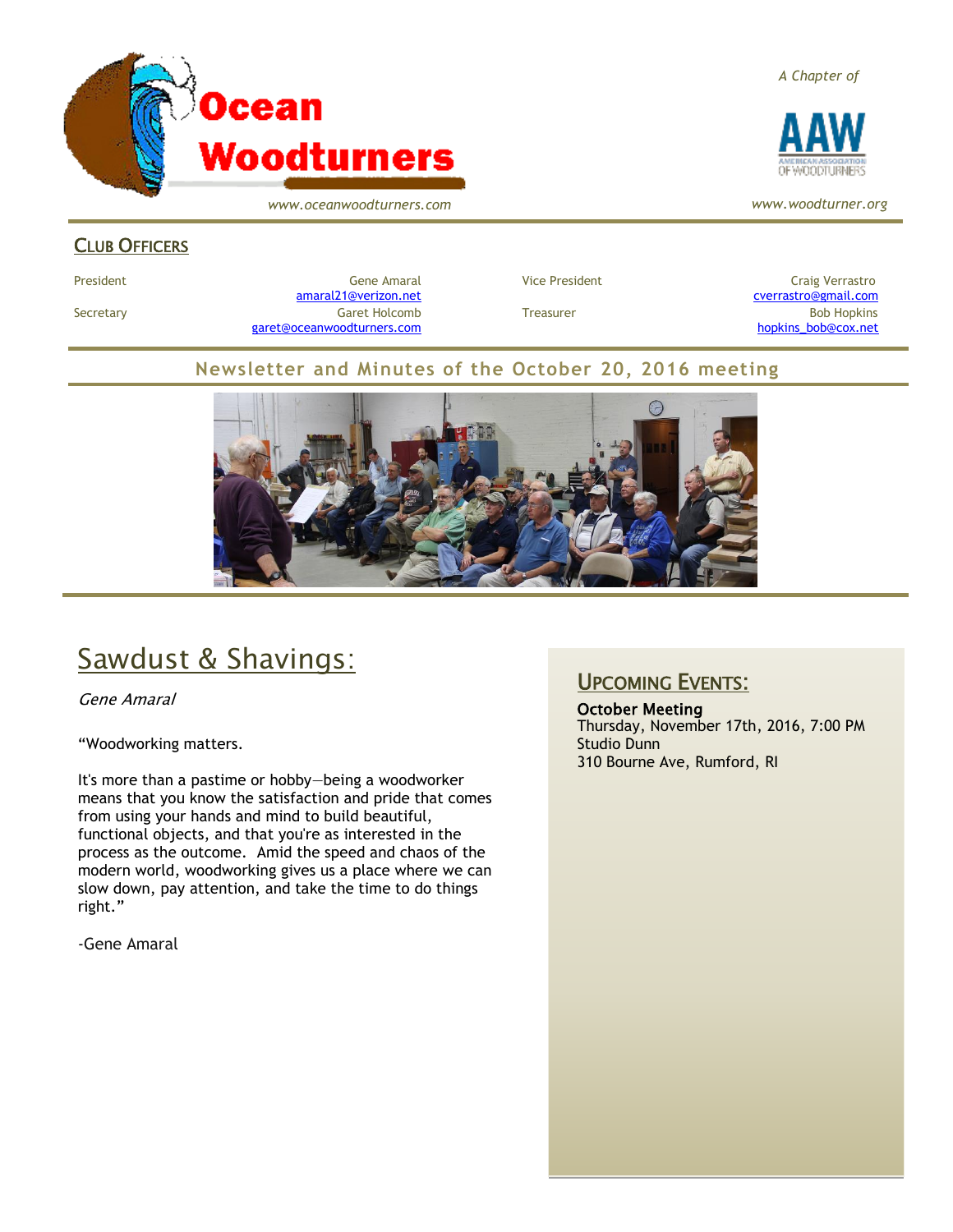# Page 2 Contract Contract Contract Contract Contract Contract Contract Contract Contract Contract Contract Contract Contract Contract Contract Contract Contract Contract Contract Contract Contract Contract Contract Contract

# Secretary's Notes

Garet Holcomb

Now that the US Presidential election is finally over, we have an IMPORTANT one to deal with!

Ocean Woodturners will be having our Officer's election in December. Please come to the November club meeting to hear about the nominations from the Nominating Committee and to make any nominations of your own.

# Treasurer's Report

### Bob Hopkins

We have a balance of \$1953.24 in the fund, of which \$563 is set aside for the camera find

You can pay your dues directly from the website at <http://www.oceanwoodturners.com/dues.cfm>

Dues: Club dues are \$25 annually. For members who wish to have a printed Newsletter mailed to them monthly, there is an annual charge of \$5 to cover postage, payable with club dues. All payments should be mailed to:

> Bob Hopkins 48 Tilbury Drive, Bristol, RI 02809

## Meeting Minutes

### Gene opened the meeting with 28 members and 2 guests present

Welcome –Lenny and Tony

Treasurer's Report - Bob's report was read and accepted by the group

Committee Reports. All committees are looking for help from the membership. Please contact the committee chairs for more info.

| <b>Program Committee:</b>     | No report |
|-------------------------------|-----------|
| Outreach Committee:           | No report |
| <b>Fundraising Committee:</b> | No report |

Cabinet signs – Thanks to Ed Keenan for making the signs for the Club storage cabinet

Collaboration – Please contact fellow Club members to team up with a collaborative project

Elections – Our annual Club election is happening in December. If you're interested in running for office or would like to nominate someone, please contact Alex Amoruso or bring your nomination to the November Meeting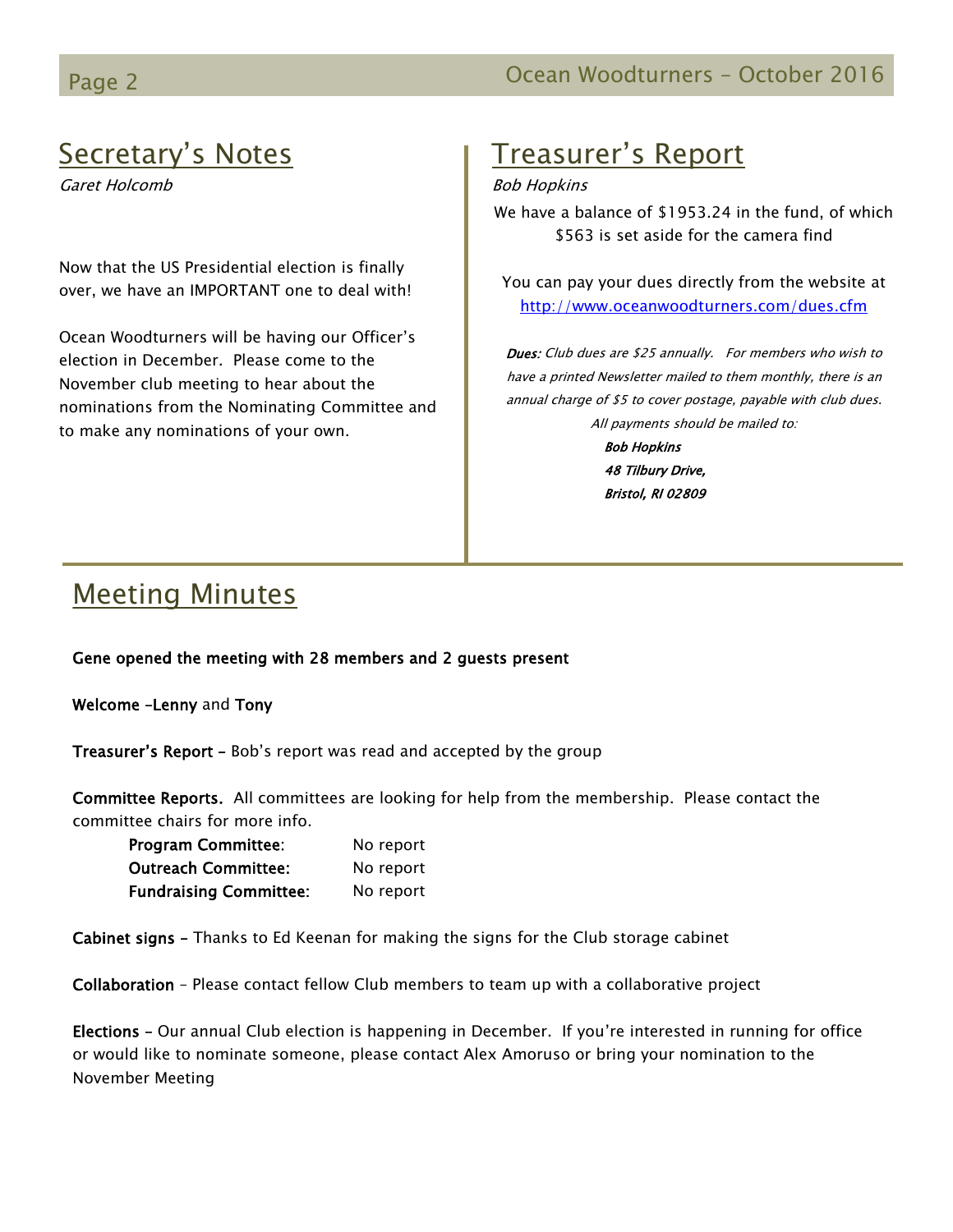## JOHN CHAKUROFF INDUCTED INTO THE SMITHFIELD HERITAGE HALL OF FAME

On October 27, 2016, our own John Chakuroff was inducted into the Smithfield Heritage Hall of Fame, a prestigious local organization honoring those who have contributed to Smithfield's town history and heritage through public service, community service, or business.

Ocean Woodturners would like to congratulate John on his induction, and recognize his long service to his community through his art and craft.





# Show and Tell



Charlie Hockenson



Segmented bowl from Cherry cutoffs





Ash bowl with U-Pol finish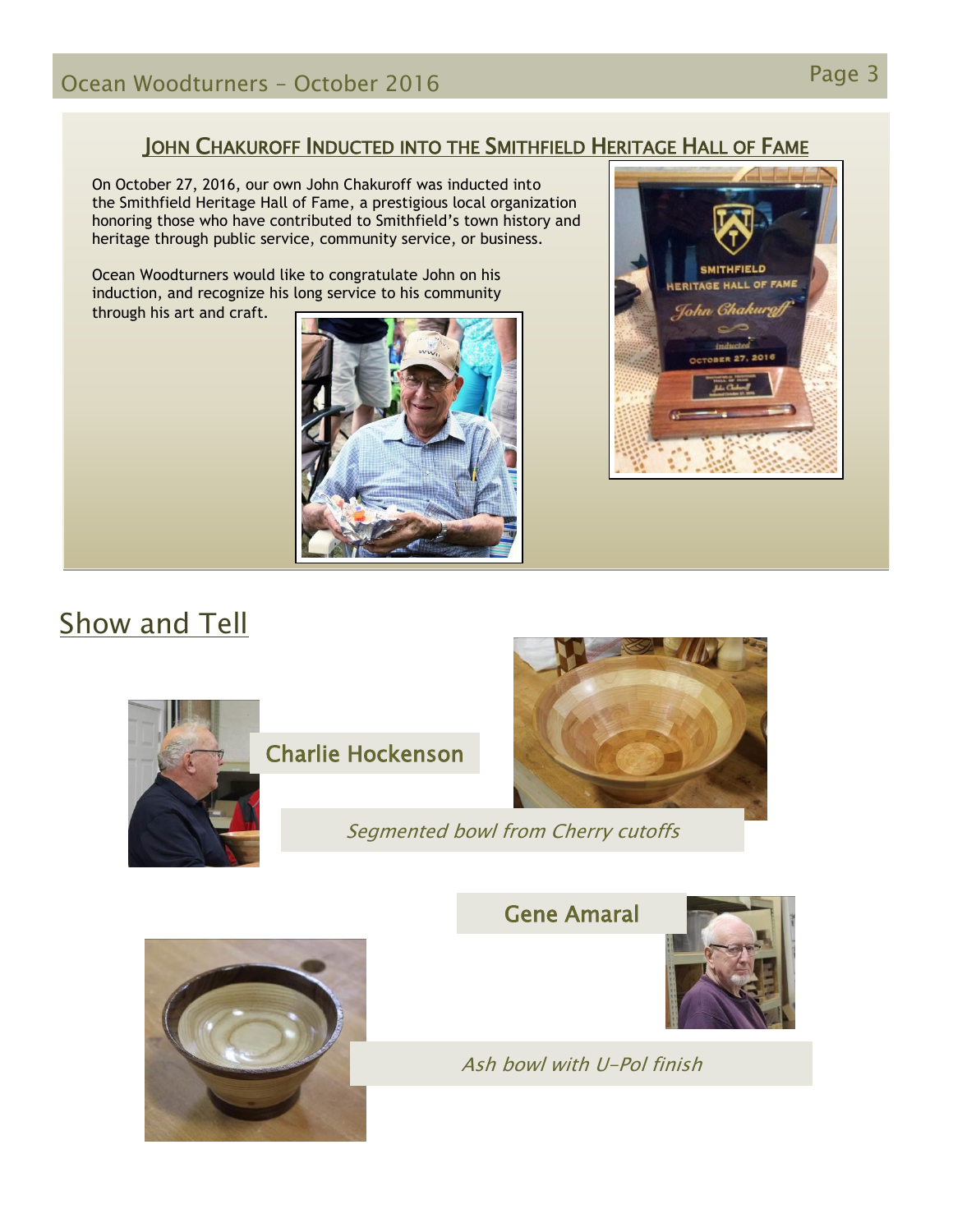# Page 4 **Ocean Woodturners – October 2016**



Alex Amoruso

Maple and Peruvian Walnut tangential lidded vessel

Mike Murray







Bowl and lidded vessel, both of Box Elder



## Lorraine Hilton

Mesquite and grapeseed oil bowl

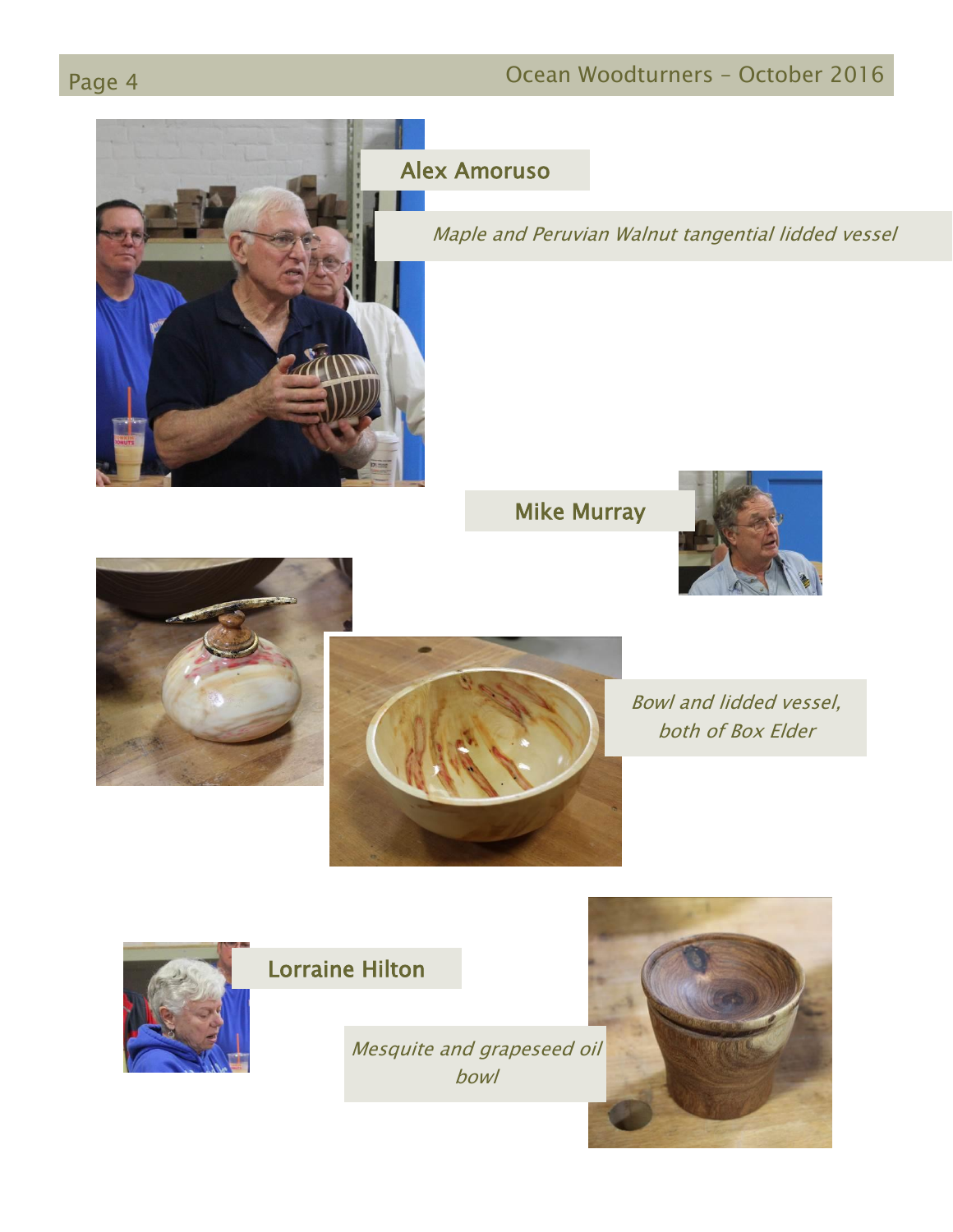# Page 5 Ocean Woodturners – October <sup>2016</sup>





## Roland Lavoie



Bowl of unknown species, Cedar heart bowl, American Elm bowl, and large Walnut bowl







Tom Powell

Unfinished segmented vessel



Chris Rowe of the Dare to Dream Ranch would like to thank the members of Ocean Woodturners for the items that were donated to the raffle at their recent motorcycle ride and benefit in support of veterans.

See more Dare to Dream Ranch info at their website:<http://www.daretodreamranch.org/>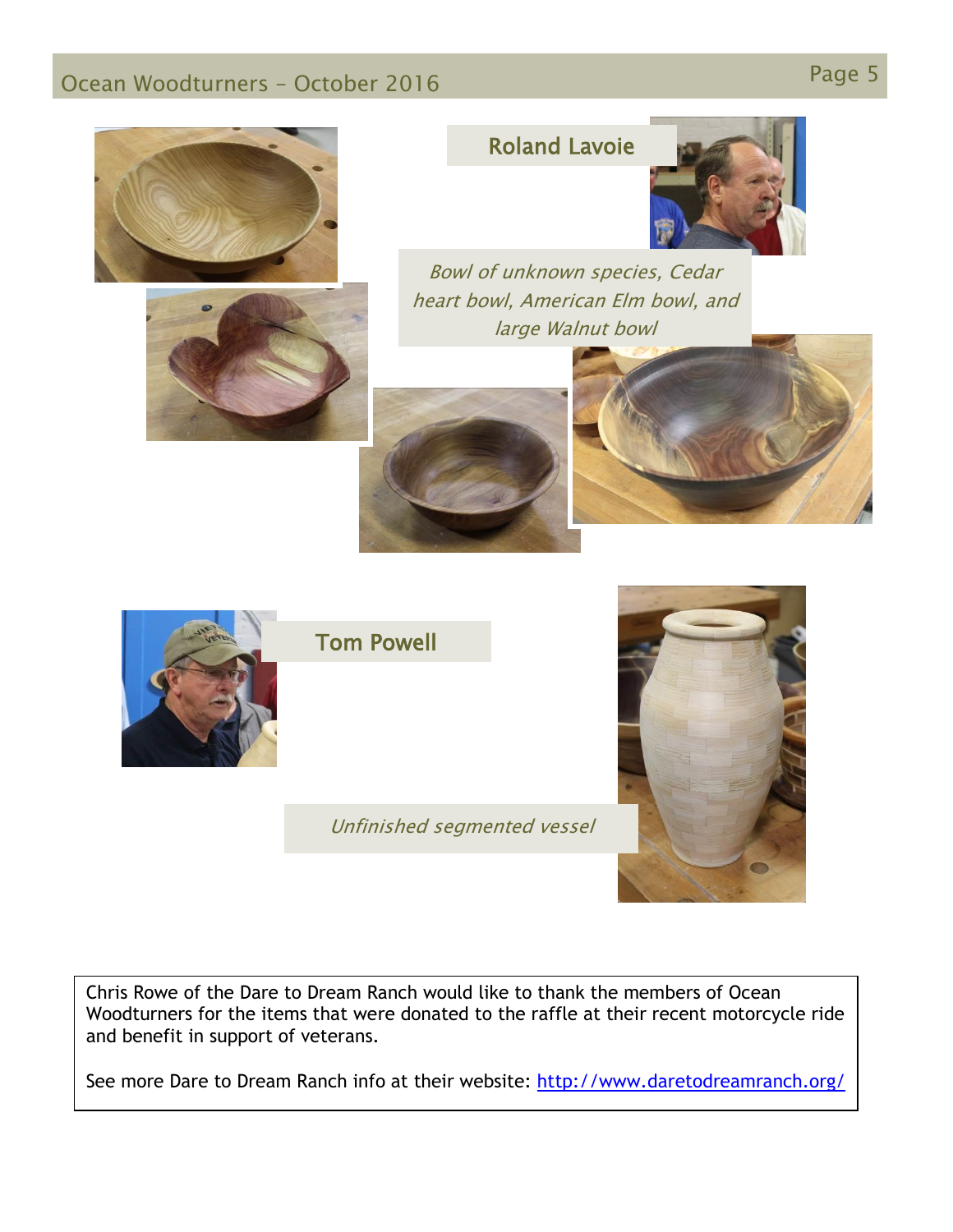# Page 6 **Detail Controller Controller Controller Controller Controller Controller Controller Controller Controller Controller Controller Controller Controller Controller Controller Controller Controller Controller Controlle**

## **Demonstration**



## Joe Dolan Demonstrates Easy Wood Tools

Joe Dolan gave a presentation and overview of the basic Easy Wood Tools carbide woodturning tool set. Joe covered the three basic cutter arrangements and gave a demonstration of their uses in the woodturning workflow. For more information on Easy Wood Tools' offerings, check out their website: <http://www.easywoodtools.com/>